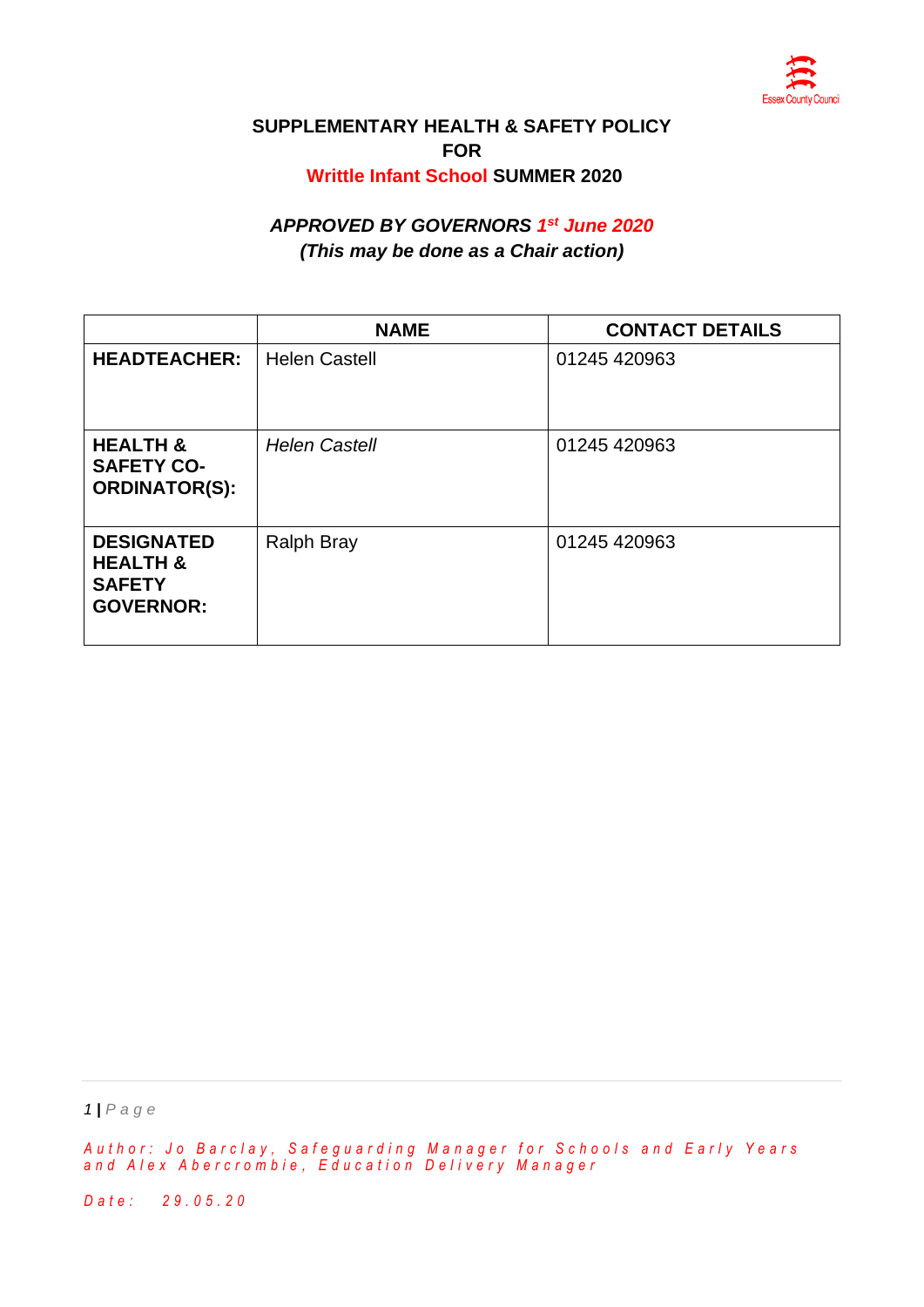

#### **SUPPLEMENTARY HEALTH & SAFETY POLICY FOR Writtle Infant School FOR SUMMER 2020**

#### **1. Introduction**

The school recognises the requirements of the Health & Safety at Work Act 1974 (and associated Regulations) and has an existing Health, Safety and Wellbeing Policy which sets out how we do this. However, in recognition of the current circumstances due to COVID-19, this supplementary document sets out the arrangements in relation to the health and safety of our children, staff and the wider school community during this time. This document has been written in accordance with guidance from the DfE and the Local Authority in relation to managing risk associated with COVID-19.

In order to ensure the school continues to operate in a safe way, thorough risk assessments are undertaken and any necessary adjustments to ensure the safety of children, staff and the wider community are implemented.

#### **2. Risk assessment**

The school has continued to undertake risk assessments during the period of partial closure due to COVID-19. As part of the preparation for wider opening of our school (from June 2020) a detailed risk assessment has been undertaken and an action plan to make any necessary adjustments to mitigate risk has been produced. The risk assessment and accompanying action plan cover the following Health and Safety elements:

- Buildings & Facilities
- Emergency Evacuation
- Cleaning & Waste Disposal
- Classrooms
- Staffing
- Group Sizes
- Social Distancing
- Catering
- PPE
- Response to suspected / confirmed Covid-19 cases
- Curriculum / learning environment
- Communication
- Governance
- School events (including trips)

*2 | P a g e*

*Author: Jo Barclay, Safequarding Manager for Schools and Early Years a n d A l e x A b e r c r o m b i e , E d u c a t i o n D e l i v e r y M a n a g e r*

*D a t e : 2 9 .05.20*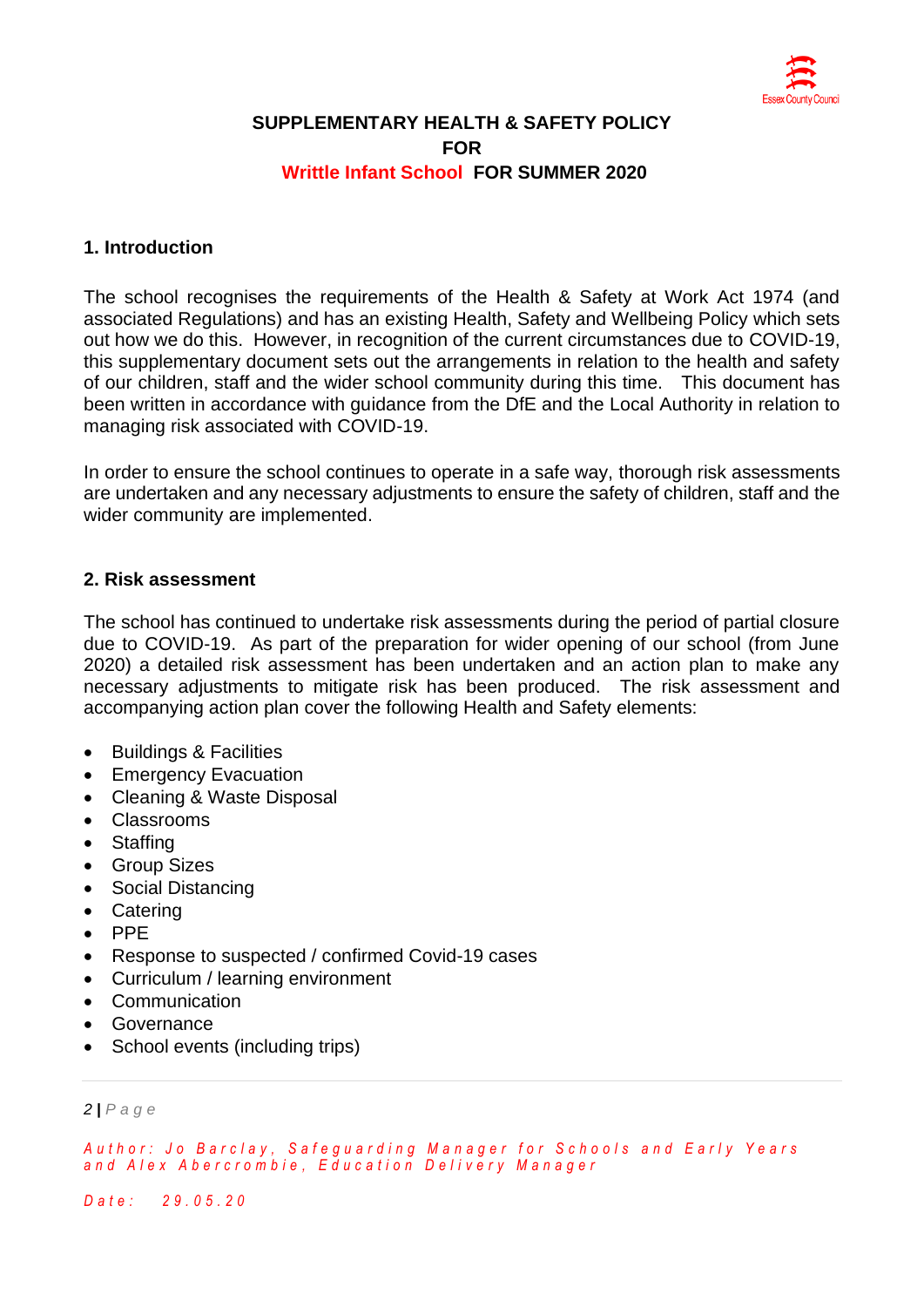

The risk assessment and action plan are dynamic and are regularly reviewed to ensure they meet current need. All appropriate documentation is shared with staff and any necessary training to support implementation of the plan is provided.

## **3. Roles and responsibilities**

# **a. The Governing Body will:**

- Regularly assess the effectiveness of the policy, risk assessment and action plan
- Ensure all documentation is regularly reviewed to meet current need and any updated guidance from the Government or Local Authority
- Ensure staff have access to any training or instruction required to implement the action plan
- Prioritise the wellbeing of all pupils and staff and ensure there is appropriate support in place

## **b. The Headteacher will:**

- Have overall responsibility for the development and implementation of the policy, risk assessment and action plan
- Ensure all documentation is regularly reviewed to meet current need and any updated guidance from the Government or Local Authority
- Prioritise the wellbeing of all pupils and staff and ensure there is appropriate support in place

## **c. All staff will:**

- Carry out all work in accordance with the policy, risk assessment and action plan, including additional tasks as part of the response to COVID-19
- Take the opportunity to contribute to the risk assessment and action planning process
- Be responsible for reporting any (potential or actual) Health and Safety risks related to COVID-19 to the Headteacher
- Undertake any training to support implementation of the action plan and to identify any individual needs which may impact on the delivery of the plan
- Prioritise the wellbeing of all pupils and other staff

## **d. Parents will:**

• Adhere to any recommendations from the school to help reduce the risk of transmission

*3 | P a g e*

*Author: Jo Barclay, Safequarding Manager for Schools and Early Years a n d A l e x A b e r c r o m b i e , E d u c a t i o n D e l i v e r y M a n a g e r*

*D a t e : 2 9 .05.20*